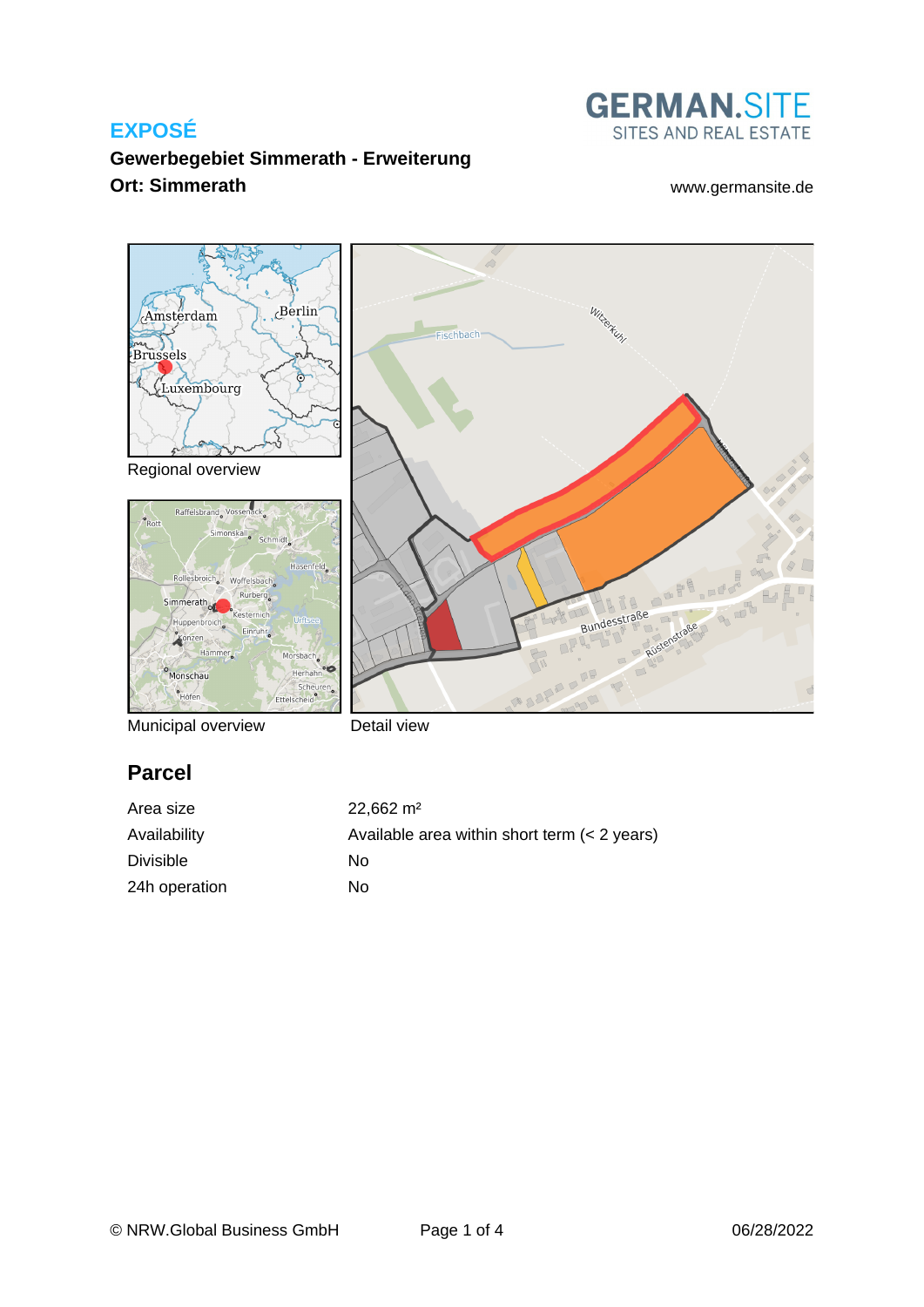

# **Gewerbegebiet Simmerath - Erweiterung Ort: Simmerath** [www.germansite.de](http://www.germansite.de)

#### **Details on commercial zone**

Business park Simmerath - Expansion

The increasing demand for further commercial spaces at the Simmerath location is being met by the designation of an extension area of approx. 13 ha. The current Simmerath industrial estate has existed since 1977 on an area of approx. 30 hectares. Approximately 120 companies have settled in the Simmerath industrial estate, whereby the commercial use is predominantly characterised by trade. Approximately 950 jobs are provided.

Industrial tax multiplier 420.00 % Area type GE

## **Links**

<https://www.gistra.de>



Erreichbarkeit in 20 Minuten: 38.500 Einwohner

# **Transport infrastructure**

| Freeway | A44               | 23.6 km |
|---------|-------------------|---------|
| Airport | Maastricht Aachen | 75.4 km |
| Airport | Liège (B)         | 79.9 km |
| Port    | Liège (B)         | 65.7 km |
| Port    | Am Godorfer Köln  | 67.5 km |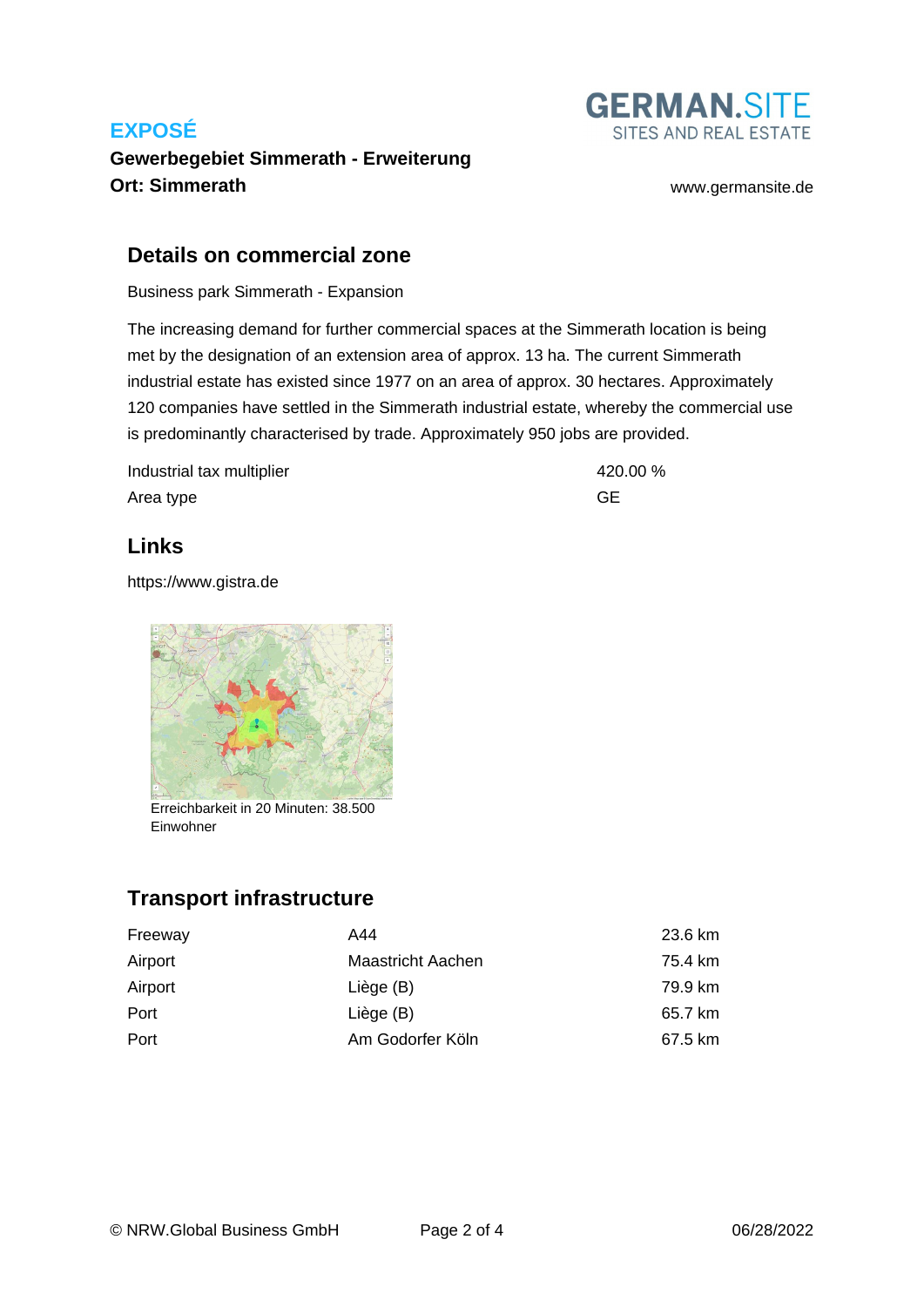# **Gewerbegebiet Simmerath - Erweiterung Ort: Simmerath** [www.germansite.de](http://www.germansite.de)



## **Information about Simmerath**

Simmerath represents an ambitious and modern community with 15,000 inhabitants. Located in the southern part of the Aachen region Simmerath is an interesting investment opportunity with excellent connection to the Netherlands, Belgium, Aachen and Cologne. Establishing, investing and expanding business in Simmerath is supported by governmental programs in order to strengthen industry structure.

Majestic beech forests, gnarled oak trees and wild rivers: Experience pure nature in the Eifel National Park. Enhance working creativity surrounded by inspiring nature.